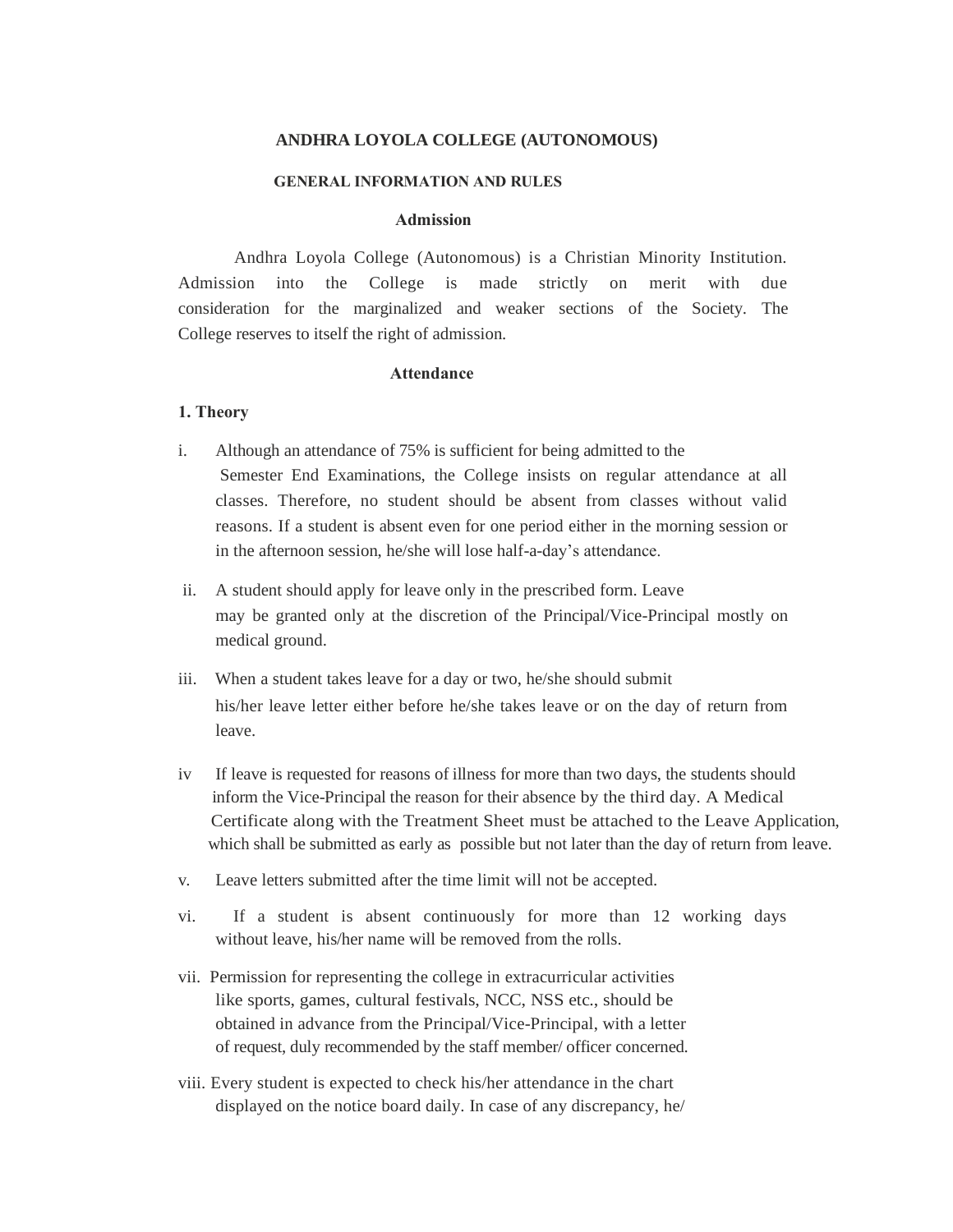she should get it rectified within two days. The necessary correction slips are available with the Vice-Principal.

ix. Once the list of students short of attendance is put up on the notice board at the end of the semester, no request will be entertained.

#### **2. Practicals**

The minimum attendance for practicals is 80% of the total practicals conducted during the semester.

#### **Academic Plan**

As an Autonomous College, Andhra Loyola College, has adopted the semester system for undergraduate and post graduate programmes. The academic year is divided into two semesters, each consisting of 90 instructional days. The Odd Semester is from June to October and the Even Semester is from November to March. Each semester is a complete unit by itself. The instructional methods include conventional lectures, ICT based sessions, classroom interactions, guest lectures, seminars, symposia, field study, etc. The syllabi and the model question papers will be provided by the respective Departments.

#### **Choice Based Credit System (CBCS)**

Andhra Loyola College introduced CBCS in the Academic year 2004- 2005 as the First College in the United Andhra Pradesh State.

#### **Examination and Evaluation**

#### **1. Theory**

The college follows a system of evaluation based on Continuous Internal Assessment (CIA) and Semester-End Examination (SEE) for UG and PG programmes. The 100 marks allotted for each theory paper in a semester are distributed with equal weightage (50:50) between CIA and SEE.

#### **A. Continuous Internal Assessment (CIA)**

The CIA in Theory consists of written and oral tests, assignment and regular attendance during the semester. The 50 marks allotted for each subject in CIA in each semester are distributed as follows:

| Mid-Semester Test I  | 20 marks $(15 \text{ written} + 05 \text{ oral})$ |
|----------------------|---------------------------------------------------|
| Mid-semester Test II | 20 marks                                          |
| Assignments          | 05 marks                                          |
| Attendance           | 05 marks                                          |

**i. Mid-Semester Tests:** Usually, each mid-semester test is held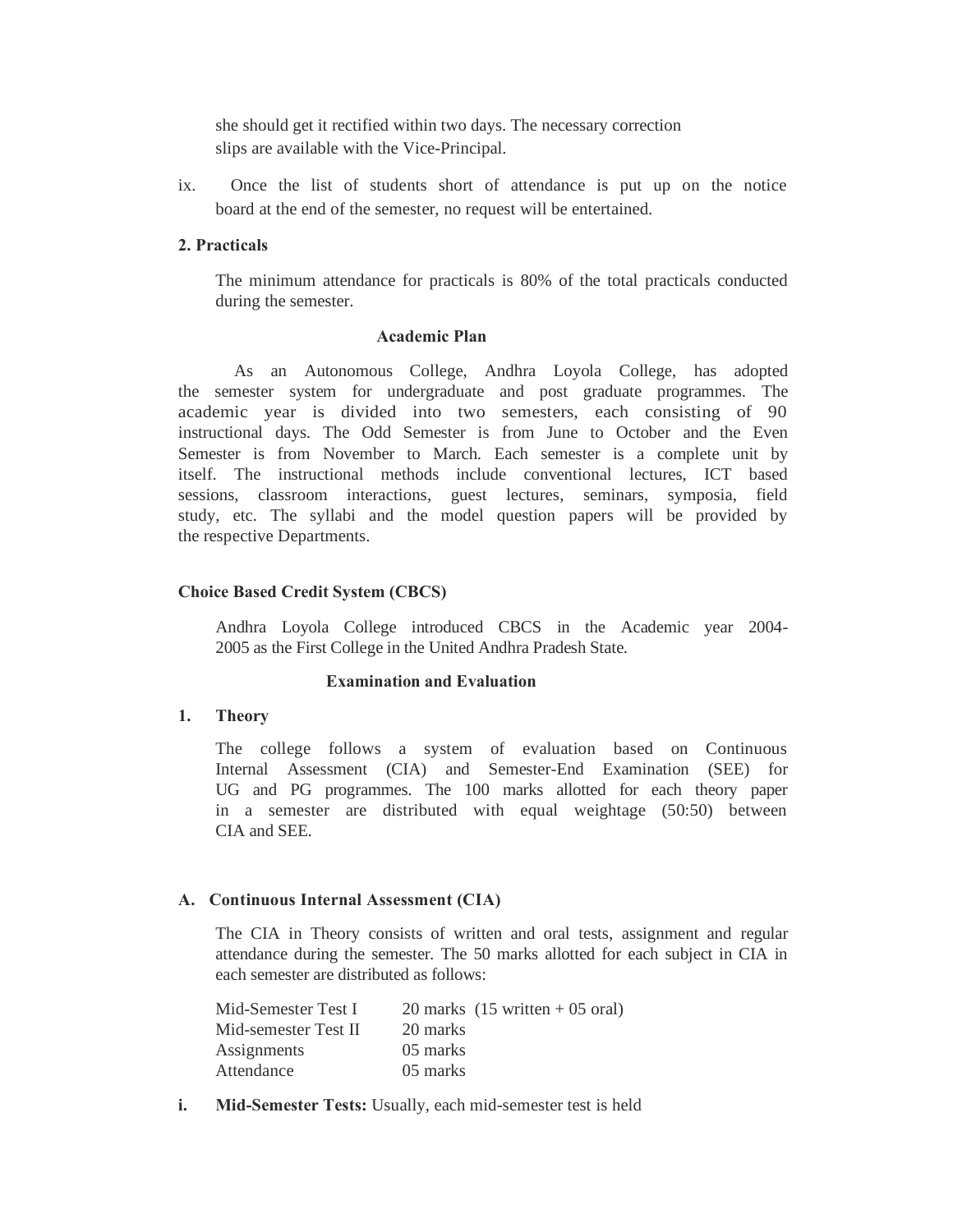approximately after 40 days of instruction. The dates are notified in the Handbook. The syllabus and the model question paper for each mid-semester test will be provided by the respective Departments.

As the marks scored in the Mid-Semester tests are considered for final evaluation and award of class, student should take these tests earnestly. Absence from a scheduled test will be viewed very seriously, if permission is not obtained from the Principal/Vice Principal before the end of the scheduled examinations.

## **ii. Re-Mid Test:** Due permission may be obtained from the Principal/

Vice-Principal by those students who would be absent from any Mid-Semester test to appear for the Re-Mid test during the same semester. However, it may be noted that granting permission is not a mere formality, but will be decided on the merit of each case. On obtaining permission, students should register their names with the Controller of Examinations after paying the necessary fee.

The Re-Mid tests will be conducted for two hours only during the preparatory holidays and the syllabus of the entire semester will be included while framing the questions.

iii. Assignments: In general, every student is expected to submit an

assignment in each subject in each semester. The choice of the assignment, its nature and the time limit for submission will be decided by the staff concerned. No assignments will be accepted after the stipulated date and it will entail loss of marks under this head.

**iv. Attendance:** Subject-wise attendance will be calculated in terms of percentage while awarding marks.

Table for calculating marks for attendance:

| % of Attendance | <b>Marks</b>  |
|-----------------|---------------|
| Upto 75         | Nil           |
| 76-80           | 1             |
| 81-85           | 2             |
| 86-90           | $\mathcal{R}$ |
| 91-95           | 4             |
| 96-100          | 5             |

**NB:** As each semester is a complete unit in itself, any deficiency in CIA cannot be made up in the subsequent semesters. If a student is forced to repeat a semester for some reason, all his/her CIA marks will stand cancelled. While repeating the semester, the student has to follow the syllabus and the model question paper which are in force at that time.

#### **B. Semester - End Examinations (SEE)**

The regular and Supplementary Semester-End Examinations (SEE) for odd semesters (I, III, V) are held in Oct/Nov and for both odd and even semesters (II, IV, VI) in March/April, every academic year.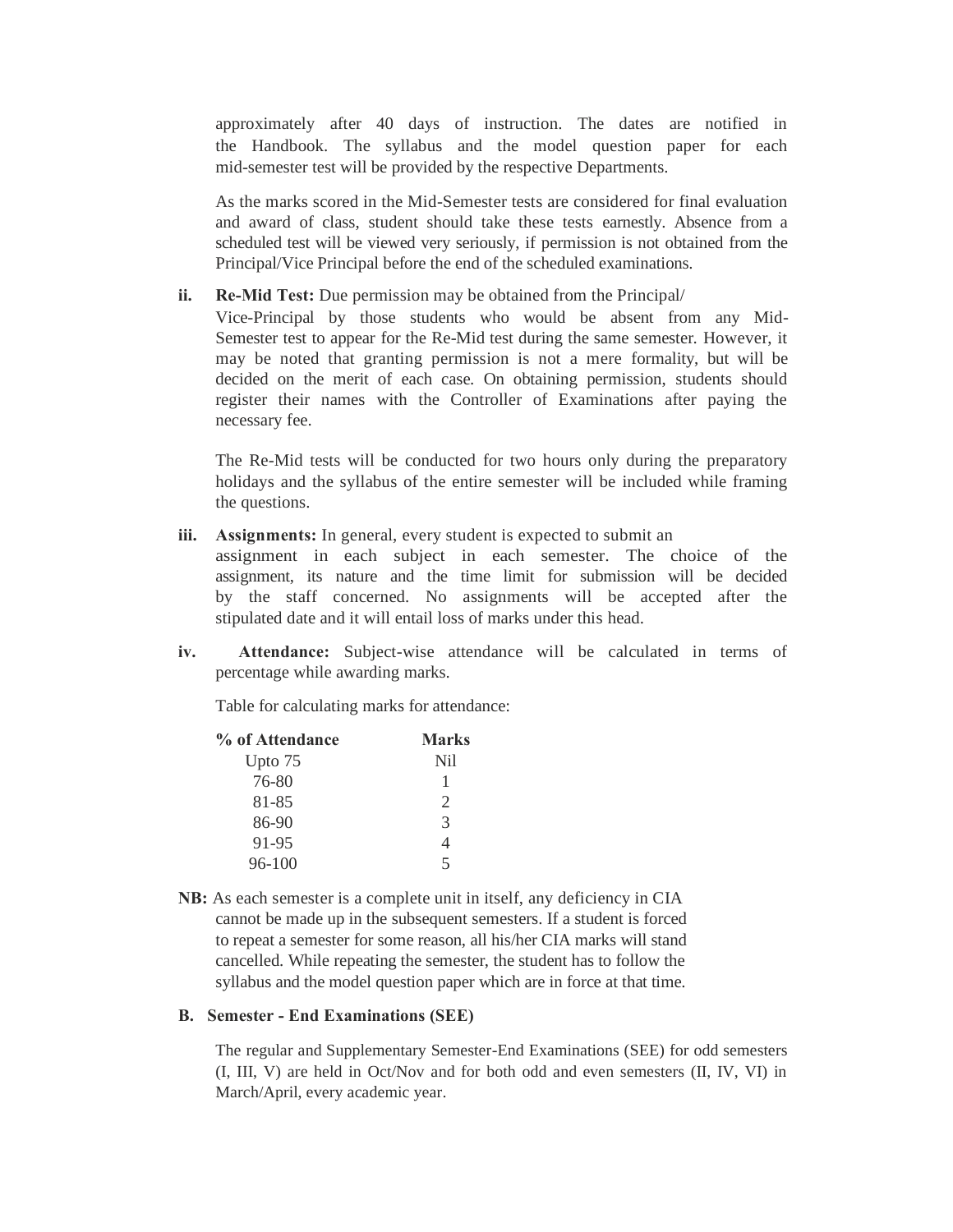# **i. Eligibility**

- a. Every student who has at least 75% of attendance in a semester is eligible to take the Semester-End Examinations.
- b. Any student who has between 60% and 75% of attendance in a semester owing to health problems may be permitted to take the Semester-End Examinations on payment of the prescribed condonation fee for attendance.
- c. Any student with less than 60% of attendance in a semester will not
	- be permitted to take the Semester-End Examinations. He/she has to repeat that semester, in the event of which, all his/her earlier CIA marks shall stand cancelled. However, if any student has between 50% and 60% of attendance in a semester and has at least 85% of attendance in the preceding or subsequent semester of the same academic year, he/ she may be permitted to take those examinations, on payment of the prescribed condonation fee for attendance, without repeating that semester.
- d. In semester VI, if a student has attendance between 50% and 60%, he/she may be permitted to write the examinations, at the discretion of the Principal, under the following conditions:
	- In all previous semesters, his/her average attendance has been 75% or more.
	- \* His/her prolonged absence is due to illness or other exigencies of life and he/she has been regular to classes at other times.
	- \* His/her case is recommended for consideration by a committee consisting of the Vice-Principal and the Head(s) of the Department(s) concerned.

# **ii. Registration**

Every eligible student shall register himself/herself for the Semester-End Examinations through an application by paying the prescribed examination fee within the stipulated time. The College reserves the right of permitting a student for Semester-End Examinations on grounds of discipline, attendance, etc.

# **iii. Examinations**

a The question papers for Semester-End Examinations are prepared according to the latest syllabi and model question papers approved by the Boards of Studies and the Academic Council.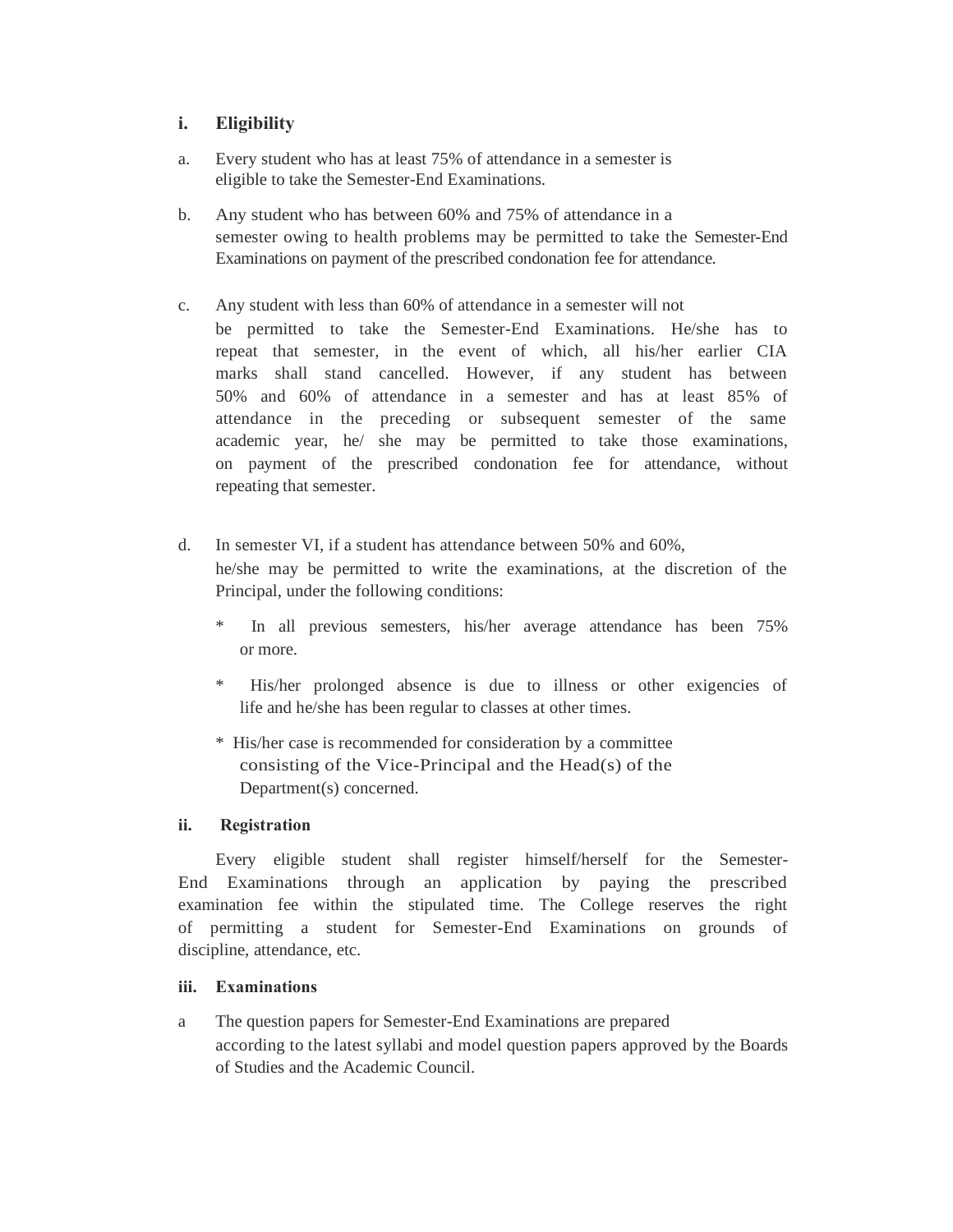- b The students who repeat a semester will have to take the Semester-End Examinations with the syllabi and the model question papers which are in force at that time.
- c. **For the present II & III years and Supplementary candidates only:** The candidates with arrears and the supplementary candidates will also have to take the same question paper as in the case of the regular candidates, provided the syllabus and the model paper are the same as those of regular candidates.
- d **For the present II & III years and Supplementary candidates only:**  In case of any change in the syllabus and/ or model paper, candidates with arrears and supplementary candidates will be provided with separate question papers based on the syllabus and the model papers pertaining to those batches.
- e The candidates with arrears as well as the Supplementary candidates will have to get the syllabus and the model paper from the Heads of the Dept. concerned, while preparing for their Examinations.
- f **Grace Period:** From the 2010-2013 batch onwards, as per the guidelines of Krishna University, students must complete their Degree within six years from the time of admission.
- g All the candidates have to answer the question papers in the medium as specified in their applications for admission into the course. No change of medium will be permitted thereafter.
- h Students are permitted to write supplementary examinations with their course syllabus for a consecutive period of five examinations conducted with their syllabus and model paper. After five attempts, they must appear for the examinations in the existing syllabus and model paper.

# **2. Practicals**

The practical methods include laboratory work, project work, field work, practical training, record work, etc. The syllabi, model question papers and the practical schedule will be provided by the respective Departments.

100 marks will be allotted to each practical examination in a semester and distributed with equal weightage for CIA and SEE (50:50).

## **A. Continuous Internal Assessment (CIA):**

The CIA for Practical Assessment is based on the student's performance in Laboratory Work, Project Work, Record Work etc. The 50 Marks for CIA in each semester are distributed as follows: 25 Marks for Internal Practical Exam; 20 Marks for Laboratory /Project Work and 5 Marks for Attendance.

**i.** Laboratory: The assessment of laboratory work is done in each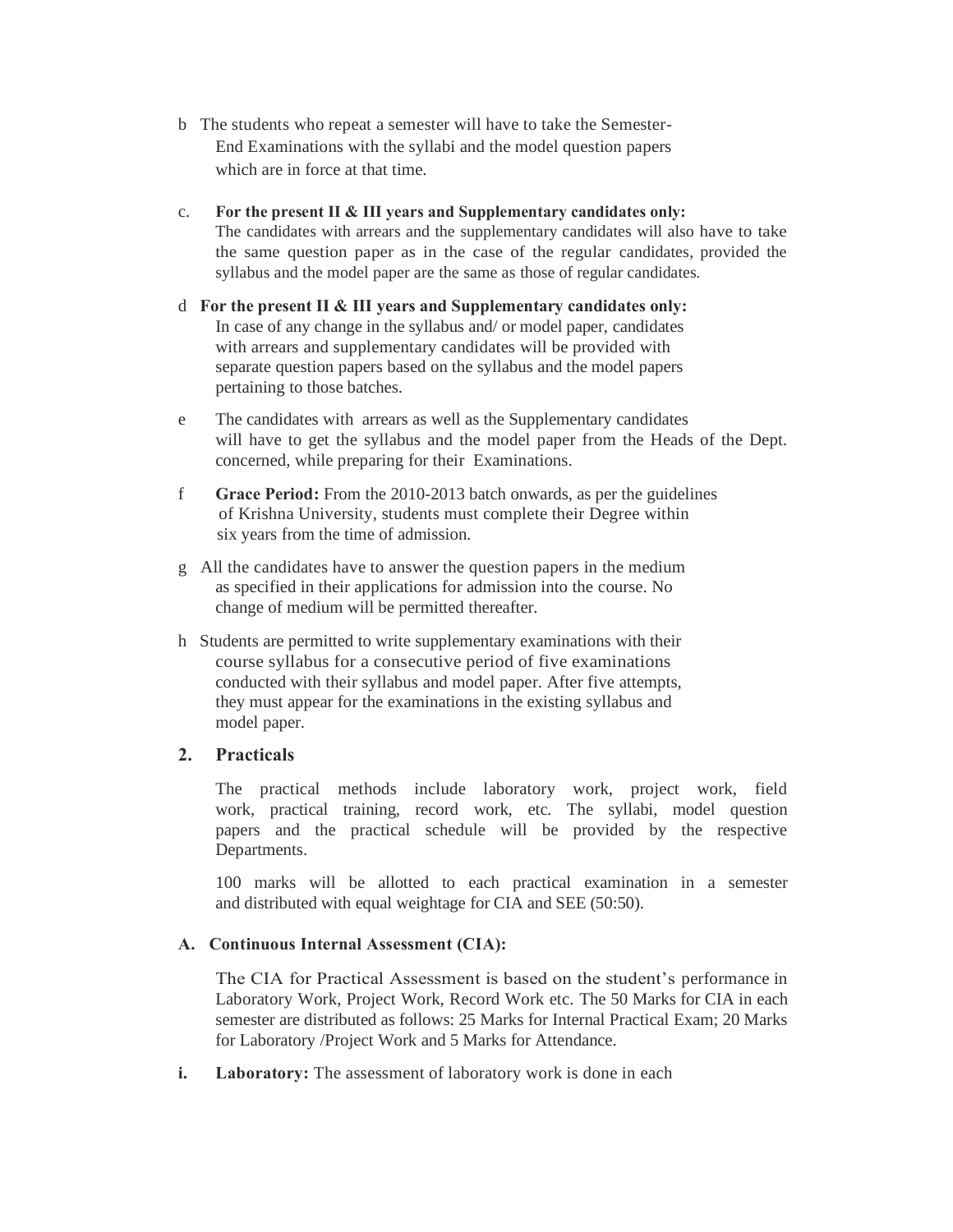semester in specified practical hours. Students who fail to present themselves for such assessment without prior permission, will lose marks assigned for those sessions. The students with prior permission to absent themselves from such assessment may be given an opportunity to appear again in the same semester. A student who fails to attend such reassessment will lose marks.

- **ii. Record Work:** Record work, complete in all aspects, is compulsory for assessment. The efficiency and the effort of the student are considered for the award of marks for the record work. A student who fails to produce a completed record will be restrained from submitting himself/herself for assessment.
- **iii. Project Work :**The completion of Project work done during the summer vacation at the end of the II year is an essential requirement for obatining the Degree.
- **B. Semester End Practical Examinations:** Semester End Practical Examinations will be held only at the end of every Semester. All the eligible candidates should take the Examinations only during this period. No Supplementary Practical Examinations will be held at any other time.

## **i. Eligibility**

**a.** A student should have at least 80% of attendance in laboratory work in a semester to take the semester-end practical examinations.

**b.** A student should possess a duly certified record.

- **ii. Registration :** All the eligible students have to register themselves for all practical examinations along with theory examinations. No student is allowed to take the practical examinations without registration.
- **iii. Examinations:** For the purpose of practical examinations, students will be divided into batches. Each batch has to take the examination on a specified date and time as per the time table announced.
- **3.** Malpractice: The College gives utmost importance to academic

integrity and takes a serious view of unfair methods in all the theory and the practical examinations. Influencing the teaching and the nonteaching staff at any time by the candidates for any advantage is also considered a malpractice. Any case to malpractice at any stage makes the miscreant liable for severe punishment. The cancellation of all the written examinations - both Regular and supplementary - taken and to be taken by the candidate during that specified period is the immediate minimum punishment. If the students are caught for malpractice in the annual practical examinations, all the practical examinations of that specified period will be cancelled. If the students are booked for malpractice in the mid semester examination, all the

mid-semester examinations will be cancelled and they will not be permitted to appear for the re-mid examination. If any student is found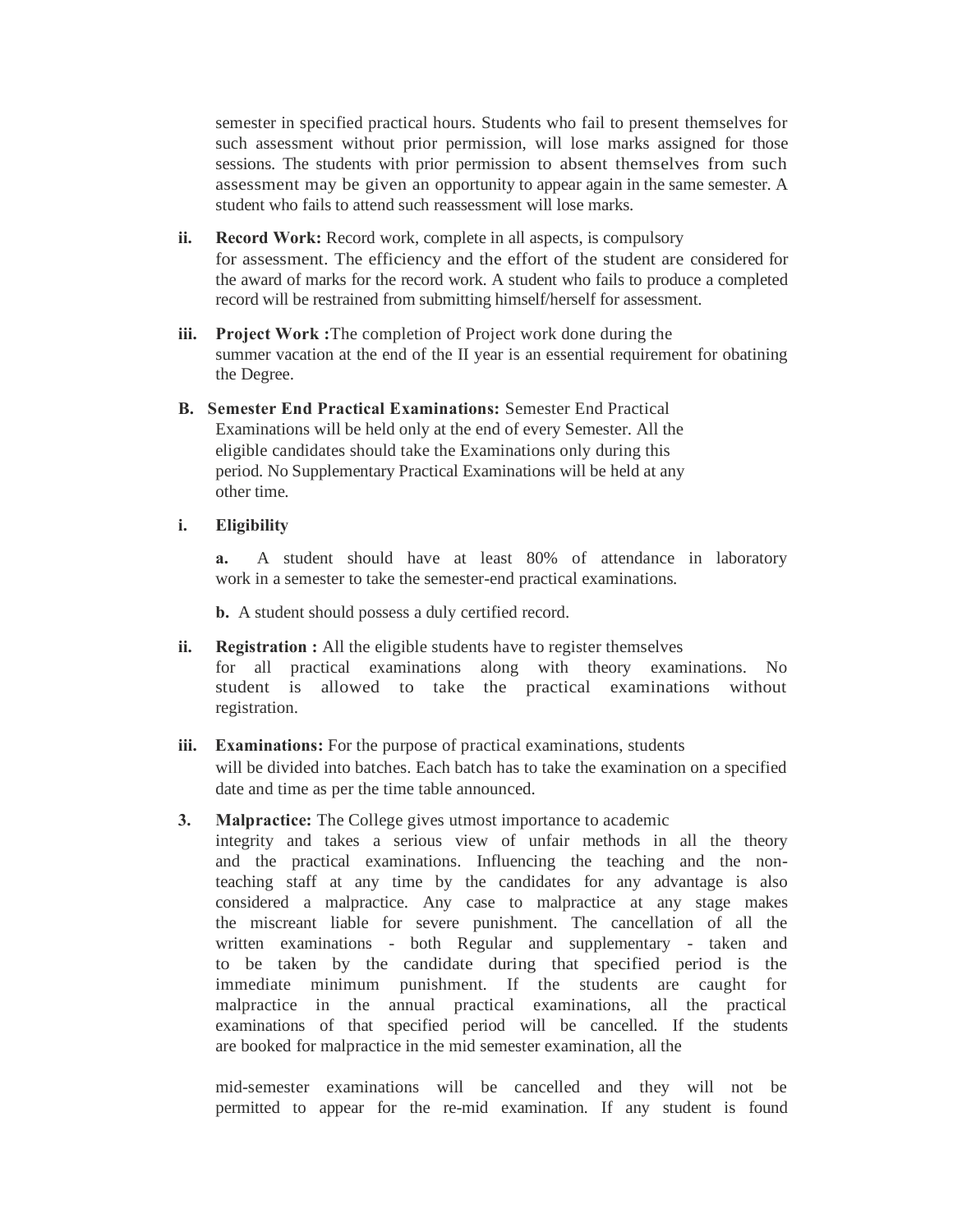guilty of malpractice on more than one occasion during his/her stay in the college, he/she may be prohibited from pursuing further studies. A student of last semester, if found guilty of malpractice on more than one occasion, may be debarred from examinations for three years. In all cases of malpractice, the decision of the Committee on Malpractices is final and binding.

## **4. Appeals**

## **A. Continuous Internal Assessment (CIA)**

- **i.** Valuation: Any student who has a grievance about the valuation of
	- Mid-Semester tests and / or assignments may bring it to the notice of the lecturer concerned, but he/she must do so within 24 hours of the receipt of the relevant answer script and get it clarified. If he/she still feels aggrieved, he/she may appeal in writing to the Principal who will refer the matter to the Appeals and Grievances Committee specially constituted for the purpose. On the basis of the recommendations of the Committee, the Principal is authorized to settle the matter.

## **ii. Rectification:** Any rectification with regard to the tabulation of CIA

marks, mistakes in the spelling of names, the second language opted for optional subjects, etc., displayed at the time of declaration of results should be brought immediately to the notice of the Controller of Examinations. Such rectifications should invariably be completed before the preparation and the issuance of the marks statements of the semester concerned.

**NB:** The students must preserve the CIA valued answer scripts and assignment papers of each semester until the marks statements are issued.

#### **B. For Semester-End Examinations (SEE)**

The representations regarding SEE should be made as noted below to the Controller of Examinations in the relevant proforma along with the prescribed fee receipt.

- **C. Revaluation :**A candidate may also apply for revaluation of any paper in any subject within 10 days of the display of mark-lists. The criteria for evaluation are as follows:
- i The student may be given advantage only when the difference of marks between the first valuation and the second one is within the range of 5-10%. In such a case, the student is eligible for a refund of 50% of the revaluation fee.
- ii If the difference is less than 5%, the student concerned will not be given any advantage.
- iii If the difference is more than 10%, the answer-script will be sent for a second revaluation. The average of the two revaluation marks will be considered as the final marks of the candidate.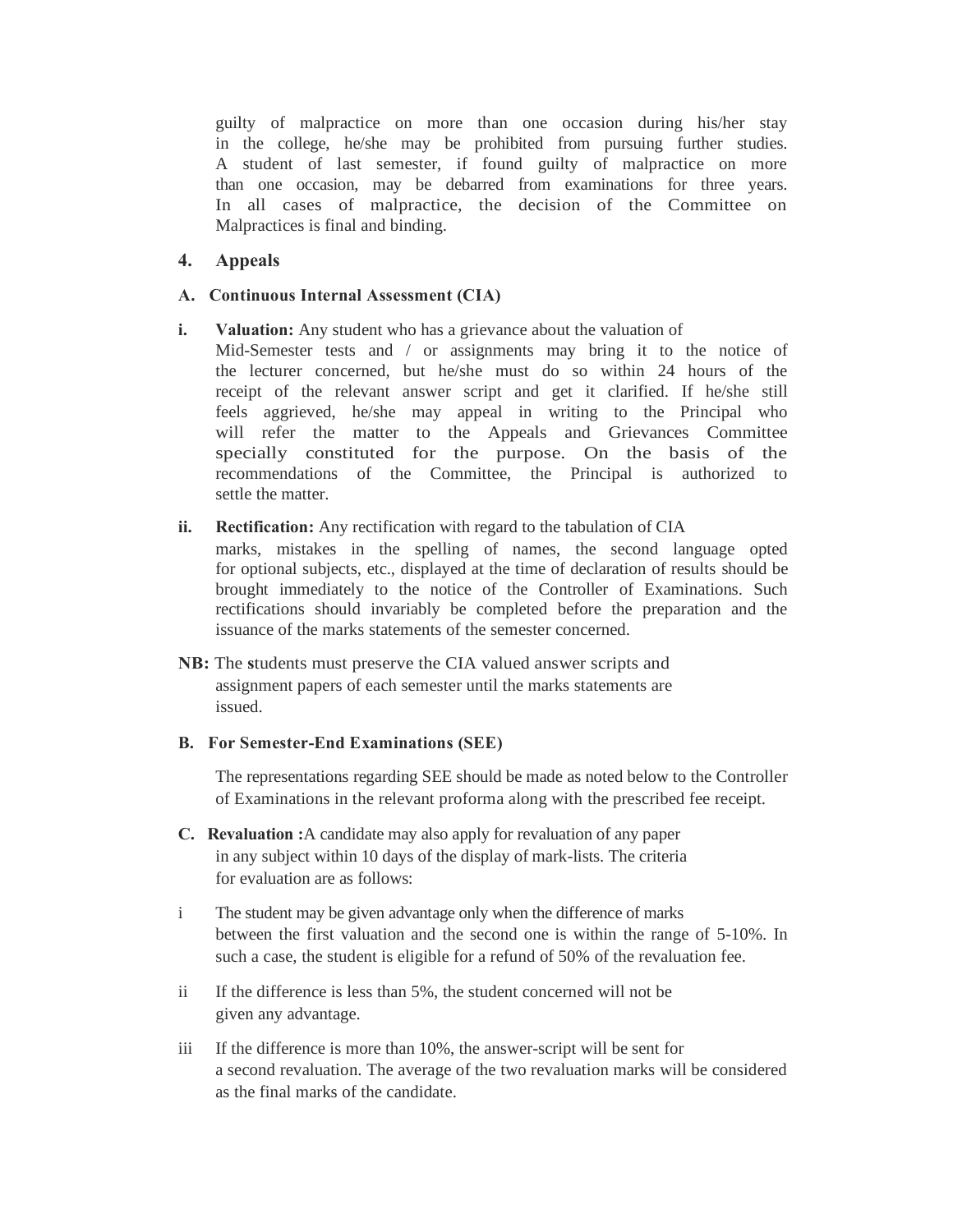## **5. Results**

- **i Pass:** To pass any course, a candidate must secure a minimum of 40% marks in SEE as well as in the aggregate of both CIA and SEE.
- **ii. Computation of Class:** The computation of class will be carried out
	- only at the end of Semester VI, when the candidate gets through all the six semesters. A student is eligible for the award of a class only when he/she completes the Part-I (Languages) within two academic years, the part-II (Group) subjects and the rest of the subjects within three academic years from the date of admission into the programme.

## **Grading System under CBCS**

**Grade Point :** It is a numerical weight allotted to % Absolute Marks intervals (Raw Score) on a 10 point scale. For example if a student acquires 89 marks for 100, the grade point is 8.9.

**Letter Grade :** It is an index of the performance of students in a said course, Grades are denoted by letters O, A+, A, B+, C, P and F.

**Credit Point :**It is the product of the grade point and the number of credits for a course.

**Semester Grade Point Average (SGPA) : It is a measure of performance of work done** in a semester. It is the ratio of total credit points secured by a student in various courses registered in a semester and the total course credits taken during that semester.

**Cumulative Grade Point Average (CGPA) :**It is a measure of overall cumulative performance of a student over all semesters. The CGPA is the ratio of total credit points secured by a student in various courses in all the semesters. It is expressed up to two decimal places.

**Note:** Any pass after the stipulated limit will be treated as third class, irrespective of the percentage of marks scored. It will be indicated by an (\*) in the cumulative marks statement.

## **6. Memorandum of Marks**

The semester-wise marks memoranda will be issued to all the registered candidates as and when they are ready. The students who are on leave on the day of the issue of memoranda of marks have to collect them immediately after their return. The authorities concerned are not obliged to give the memoranda of marks after 90 days from the date of issue. The cumulative marks statements are issued to the successful candidates at the end of the programme on payment of the prescribed fee. Students are expected to preserve all their memoranda of marks for future. It may be noted that no duplicate marks memoranda will be issued as a routine. In case of loss or damage, duplicate memoranda will be issued after completing the required legal formalities and paying the prescribed fee.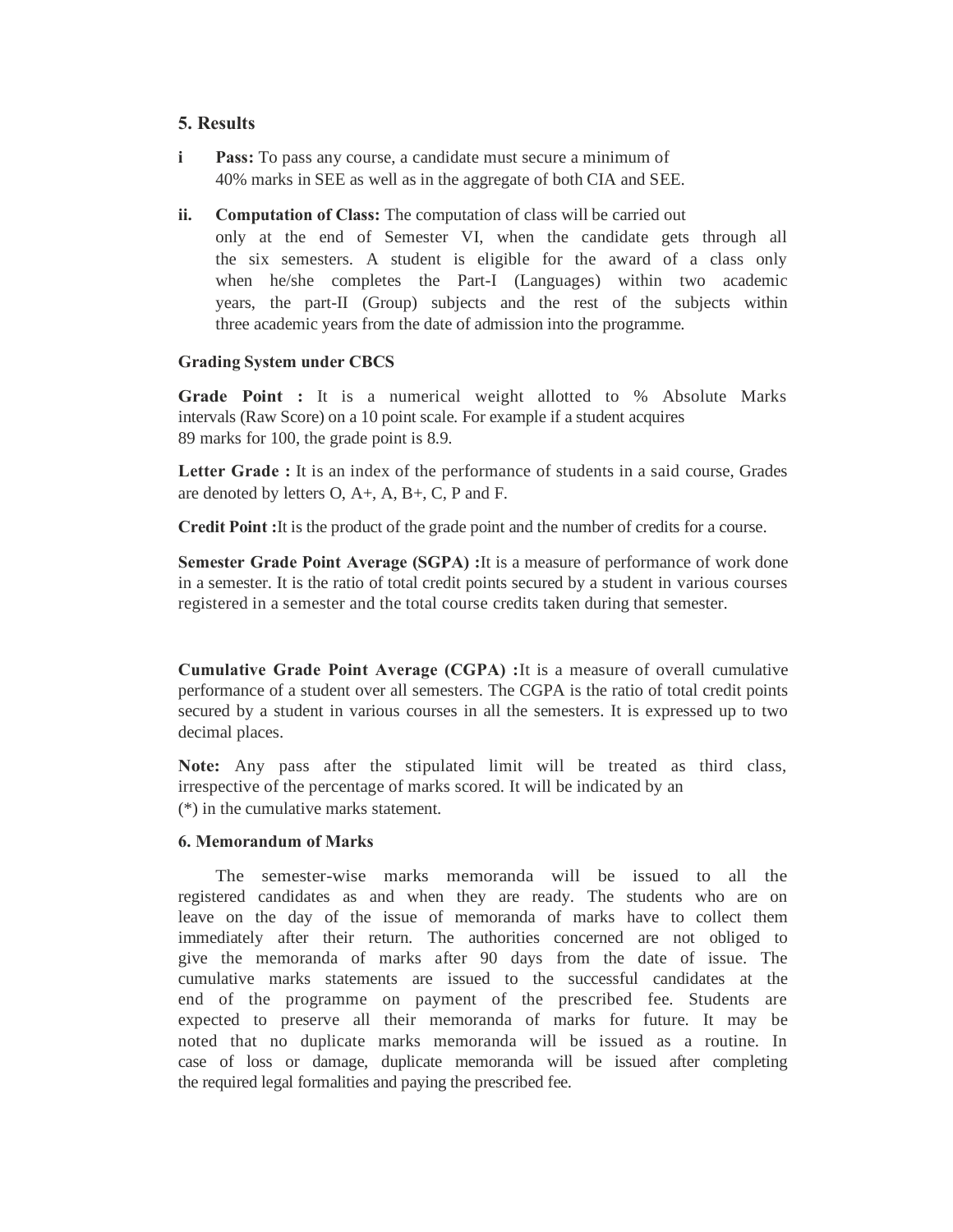#### **7. Cancellation and Betterment**

A successful candidate is not allowed to cancel his/her CIA and SEE marks in theory and / or practicals and reappear for betterment. However, a candidate who fails in the examination for want of internal marks may be permitted to take the betterment examination only once after the completion of the course with syllabus which is in force at the time of examinations.

#### **8. Instant Examination**

Only those regular students who have passed all the Examinations both theory and practical - upto the  $5<sup>th</sup>$  semester but have failed in one or two theory papers of the  $6<sup>th</sup>$  Semester are eligible for Instant Examination (theory only). The practical Examinations will not be conducted as Instant Examinations.

Supplementary Examinations ODD (and) EVEN : When ODD semester End Exams (Theory and Practical) are conducted, EVEN Semester Supplementary Exams will not be conducted.

But when the EVEN Semester End Exams (Theory and Practical) are conducted, ODD Semester (Theory and Practical) Supplementary Exams will be conducted.

## **9. Promotion to II & III years**

- a. For promotion to a higher class, the academic performance of the student will be taken into consideration.
- b. For promotion to the next academic year, a student should have passed a minimum of 50% of group subjects in theory of the previous academic year, after writing the SEE of both Semesters.

#### **10. Mandatory Academic and Non-Academic Cred**its

Value education is integrated into the academic programme for all the first and the second year degree students. A pass in this subject is obligatory for every student to get his/her degree. All the Degree Students of the College should do at least one Career - Oriented Certificate / Diploma Course offered by the College and one Open Online Certificate Course in the II-Year. All the First Year Degree Students have to put in 60 hours of Community Service under the College Extension Programme.

#### **11. Mentoring System**

Every Staff member would be in-charge of 25 students for their mentoring. The student profile book is maintained in the college, which consists of all the information pertaining to the student concerned.

Each mentor will officially interact with the student twice a semester. Besides this, the student is encouraged to meet the lecturer concerned by fixing an appointment with him/ her for his all-round development.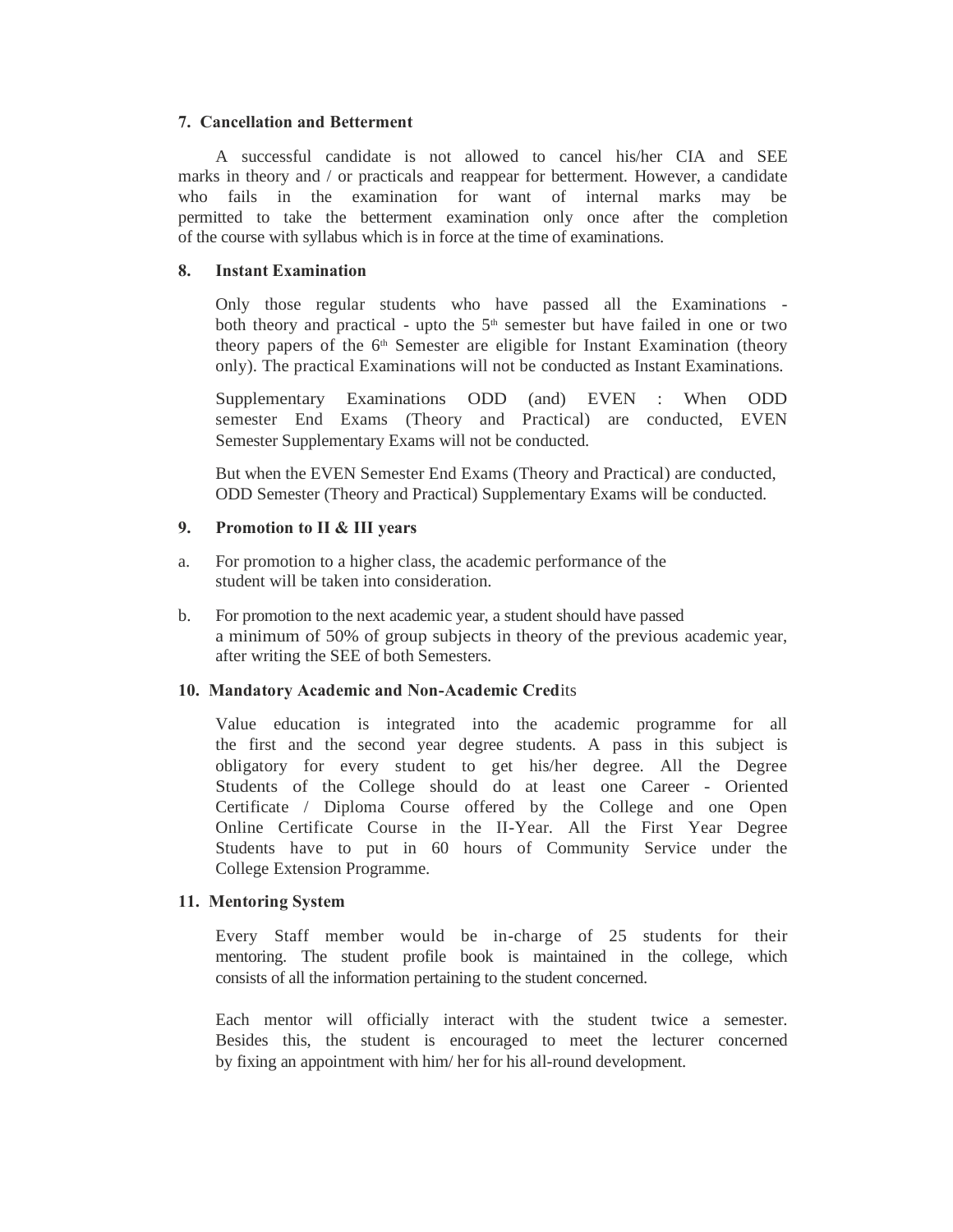## **12. Identity Card**

Every student will be provided with an identity card which he/she must keep as long as he/she is a student of this college. Whenever he/ she approaches the Office/Departments on academic or administrative matters, he/ she must produce his/her identity card. No request will be entertained without the producing of the identity card. Along with the hall ticket, the identity card should also be brought for taking any theory or practical examination. The ID Card should be always worn around the neck.

## **13. General Rules of the Library**

- a. All the students are expected to become registered members of the library.
- b. All the students will have an open access for borrowing books.

c. The degree & Intermediate students are entitled to borrow a maximum of four and three books respectively.

- d. The borrowed books should be returned within 15 days as stamped on the due-date slip.
- e. An overdue charge of 0.50 paise per book per day will be collected from the defaulter.
- f. The defaulters will not be allowed to borrow books unless they clear the overdue.
- g. The students are neither allowed to sub-lend the books they have borrowed nor borrow on behalf of someone.
- h. While borrowing the library books, the students are expected to check the condition of the books. If any damage is noticed, it must be reported at the issue counter immediately. Otherwise, the borrower will be held responsible for any damage noticed at the time of returning them.
- i. In case of serious damage to a book, the borrower has to replace it.
- j. The loss of library books should be immediately reported to the Librarian.
- k. Journals will not be issued but can be read in the reading room.
- l. On entering the library, personal books and belongings should be deposited at the property counter.
- m. Presentation of the identity card is compulsory for using the Reference Library.
- n. The books in the Reference Library must be handled with care.
- o. The students are advised to leave the reference books on the table itself after use.
- p. The reference books are to be used only within the Reference section.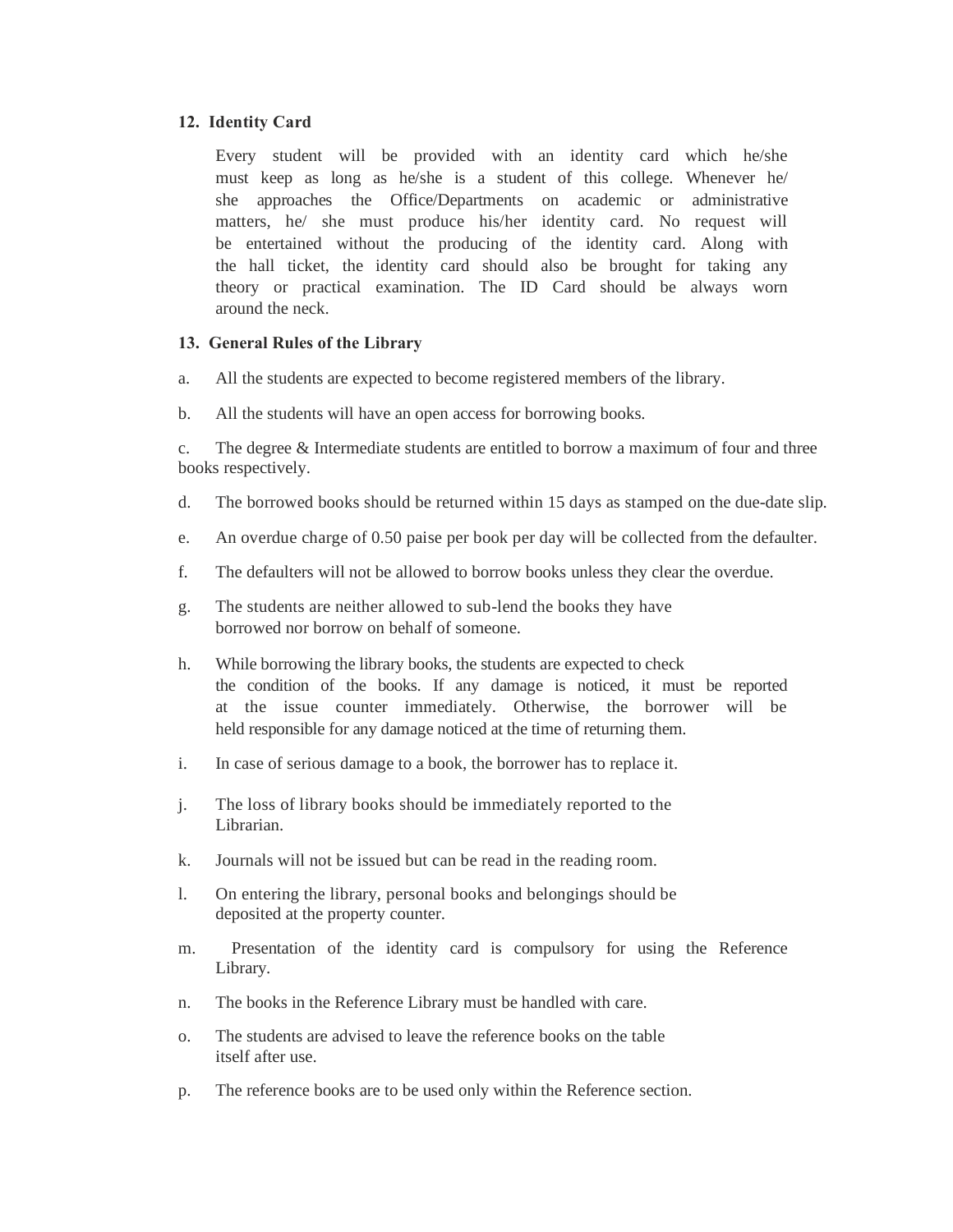- q. The Students' Reading Room and Reference Library will be kept open from 8.30 a.m. to 6.30 p.m.
- r. Silence must be observed in the premises of the Library.

# **14. DISCIPLINE**

- a. Any student who indulges in or abets in tarnishing the image or reputation of the Institution in any way will run the risk of having his/ her admission cancelled.
- b. All the students are expected to come to the College in their respective Uniform without fail. Its violation is subject to stringent disciplinary measures.
- c. Possession of Cell Phones by Students in the College is strictly prohibited. Cell Phones once confiscated will not be returned.
- d. Ragging, Eve-teasing, Smoking, use of Drugs, Alcohol and Unparliamentry Language, Romantic/Emotional involvement with opposite gender by the students on and off the College Campus are strictly prohibited. The students, who indulge in such unwarranted activities will be discontinued.
- e. Vehicles should be parked only in the place allotted for the purpose.
- f. It is mandatory to speak in English on the campus during the college working hours.
- g. It is against the discipline of the College to sit or stand as a group/ individual at the parapet of the college library lawn wall during the college working hours.
- h. The College reserves to itself the right to allow or disallow the admission of detained students.

# **15. PROCEDURE FOR OBTAINING VARIOUS CERTIFICATES**

**T.C., M.C., M.M. & S.C.**

# **a. Transfer Certificate**

After the completion of the Degree, the T.C. application form could be obtained from the Reception Office. The form has to be filled in and 'no dues' signatures are to be obtained from the in-charges of the Library, Controller of Exams, College Office, Departments and Labs. Attach a Xerox copy of X Class or Inter T.C. A receipt for Rs.50/- has to be taken from the College Cash Counter. The application form with the above attachments has to be submitted to the reception office. The T.C. could be taken from the attendant in the Principal's Office.

# **b. Migration Certificate**

(Only for those who got admission into courses offered by Universities, other than Krishna University)